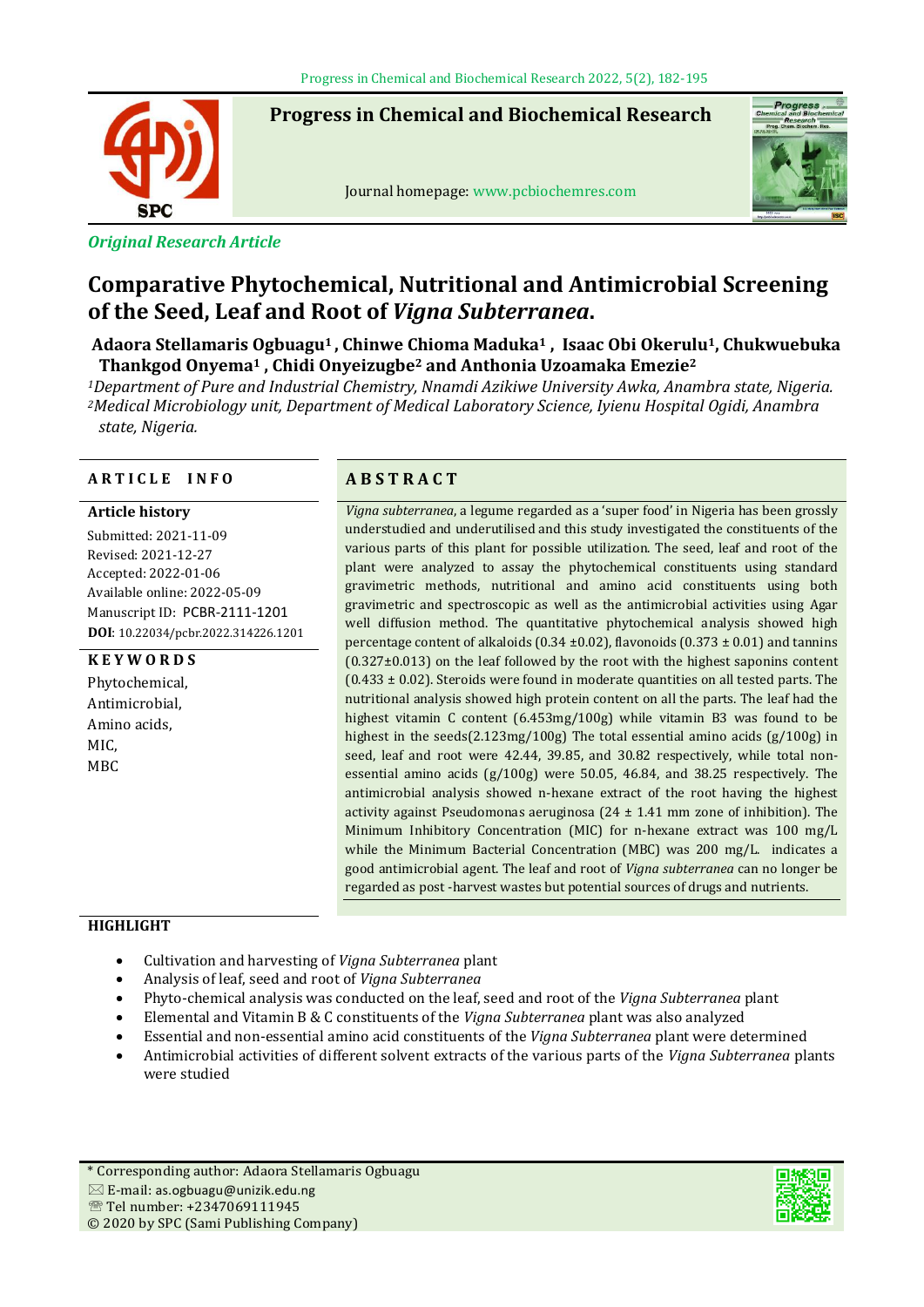

# **G R A P H I C A L A B S T R A C T**

#### **Introduction**

Legumes are known as important cheap sources of protein to poor resource people in Nigeria; they are the next important crops after cereal [1, 2]. Their seeds have an average of twice as much protein as cereals [3, 4]. They are good sources of essential amino acids and fats. The industrial applications of legumes depend on the knowledge of their nutritional importance and functional properties.

One of such legumes is the *Vigna subterranea*  (Bambara Groundnut), its name is derived from the name of a tribe in Mali called "Bambara" [5]. *V. subterranea* is an indigenous Africa plant cultivated principally by farmers as a 'famine crop' because it has several agronomic advantages including high nutritional value, drought tolerance, and the ability to be produced in soil considered insufficiently fertile for cultivation.

*V. subterranea* is a small leafy, annual herbaceous legume intermediate plant with creeping stems at ground level. Various studies have reported the biochemical and the nutritive properties of the seeds of *V. subterranea* [6, 7]. The effect of soaking and/or cooking of the *V. subterranea* seeds on chemical composition, total energy, antinutritional factors, mineral contents and amino acid composition and the proximate, minerals, qualitative and quantitative composition of the seeds of *V. subterranea* have also been conducted [8, 9]*.* The functional properties of the seed flour have also been conducted [10] In Senegal, leaf preparations are applied to abscesses and infected wounds, leaf sap is applied to the eyes to treat epilepsy, and the roots are sometimes taken as an aphrodisiac [11].

*V. subterranea* is an orphan crop and represent a neglected and under researched plant [12]. Most of the researches carried out on *V. subterranea* were on the seed, scanty or no literature was found on other parts of the plant especially the roots and the leaves. The leaves and the roots are often regarded as post- harvest waste and hence discarded as there are no known uses of these parts.

This research aims to find the phytochemical, nutritional, amino acid constituents as well as the anti-microbial activities of the leaves and roots of *V. subterranea* and these will be compared with that of the most studied part (the seed). This will provide a base line data on the various parts of the plant as well establish other areas of application of the leaves and the roots.

#### **Experimental**

# **Collection and Identification of Plant materials**

The seed was planted in a local farm at Nnewi, Anambra State, Nigeria and harvested after three (3) months of maturity. It was identified in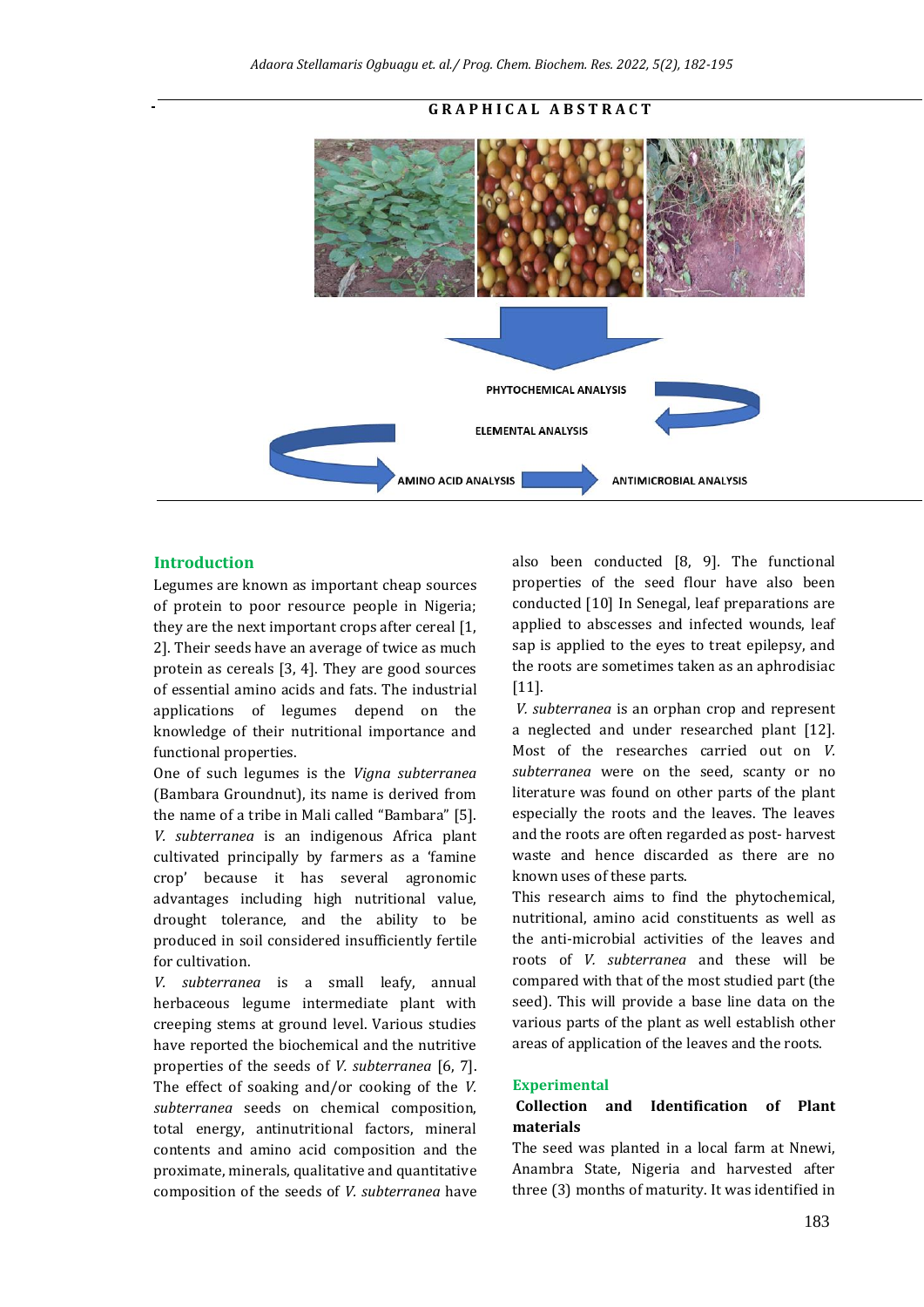the Department of Botany, Nnamdi Azikiwe University Awka as *Vigna subterranea* with herbarium number, 175<sup>a</sup> .

#### **Preparation of samples**

The fresh leaves, seeds and roots of *V. subterranea* were harvested, sorted, washed to remove debris and dust particles and then dried for three days with a dry air oven at a temperature of  $40^{\circ}$ C, to avoid loss of active compounds. However, the roots were dried further for more seven days. They were ground to powder using a hand milling machine (mechanical grinder) and the powdered samples were stored in an air-tight container from which samples were taken for analysis.

# **Phytochemical analysis**

An aqueous extract of each sample was obtained by dispersing 5 g of each sample in distilled water (50 mL). The mixture was allowed to stand for 30 minutes at room temperature with continuous shaking, and then filtered using Whatman No 42-filter paper. The filtrate was used as the aqueous extract for the following tests.

Qualitative phytochemical analysis was carried out to determine the presence of tannins, saponins, flavonoids, alkaloids, phenols, steroids using methods as described by Harborne [15].

# **Quantitative phytochemical analysis:**

Alkaline precipitation gravimetric method was used to determine alkaloids. [13- 15].

Alkaloids was determined in each sample by the alkaline precipitation gravimetric method. Each sample (5 g) was dispersed in ethanol (100mL). The mixture was shaken and allowed to stand at room temperature for 4hours. It was filtered. The filtrate was concentrated to  $\frac{1}{4}$  of the original volume by evaporation over a steam bath. Alkaloid in the extract was precipitated by addition of NH4OH dropwise until full turbidity was obtained. The alkaloid precipitate was recovered by filtration using a weighed filter paper and washed with ammonia solution, dried in the oven at 80 $\mathrm{^oC}$  for an hour. It was cooled in a desiccator and re-weighed. By weight difference, the weight of alkaloid was determined and expressed as a percentage of the sample analysed.

# **Flavonoids**

Flavonoid content was determined by spectroscopic methods. Exactly 10.0g of samples were weighed into a 250mL beaker containing 70mL of water. This was continuously shaken for 30minutes after which activated charcoal (6.0g) was added and allowed to stand for 30minutes before filtration using a 60mL fritted glass funnel containing asbestos pad. 2 drops of HCl were added to the filtrate and the filtrate was evaporated on a steam bath to about 40mL. This was quantitatively transferred into a 50mL volumetric flask and made up with water. The absorbance was read at 233nm and the concentration calculated [16].

mg of flavonoid= Abs x 50/1000 (1)

# **Saponins**

The samples (0.1g) were weighed into a test tube, 5 mL of water added to the test tube. The content of the test tube was heated to boil for 5minutes and then filtered. 1.0 mL of the filtrate was transferred into a bigger test tube and to this, 10.0mL of distilled water was added. The absorbance was measured at 620nm and calibration curve was obtained using a standard and the concentration of the saponin was calculated [16].

mg of Saponin(mg/100) = Reading from the curve x Dilution factor x 100/1000 (2)

# **Steroids**

The samples (0.5g) was weighed into a test tube and 10mL of ethyl acetate added. The test tube placed in a boiling water bath for 3minutes, allowed to coo and filtered. The extract was mixed with equal volume of chloroform to form two layers. The chloroform layer(2.0mL) was pipetted into a test tube containing 5mL of distilled water and the pH adjusted to 7 using 0.1N NH4OH. This was eluted in a column with sephadex X 100. The absorbance of the eluate was measured at 240nm and the concentration calculated [17, 18].

# **Proximate Composition.**

Crude protein content of each sample was determined using the Kjeldahl method [19]. The moisture content was determined gravimetrically using the method described by Sadler and Murphy [21]. The ash content was determined using the furnace incineration gravimetric method as described by A.O.A.C [17,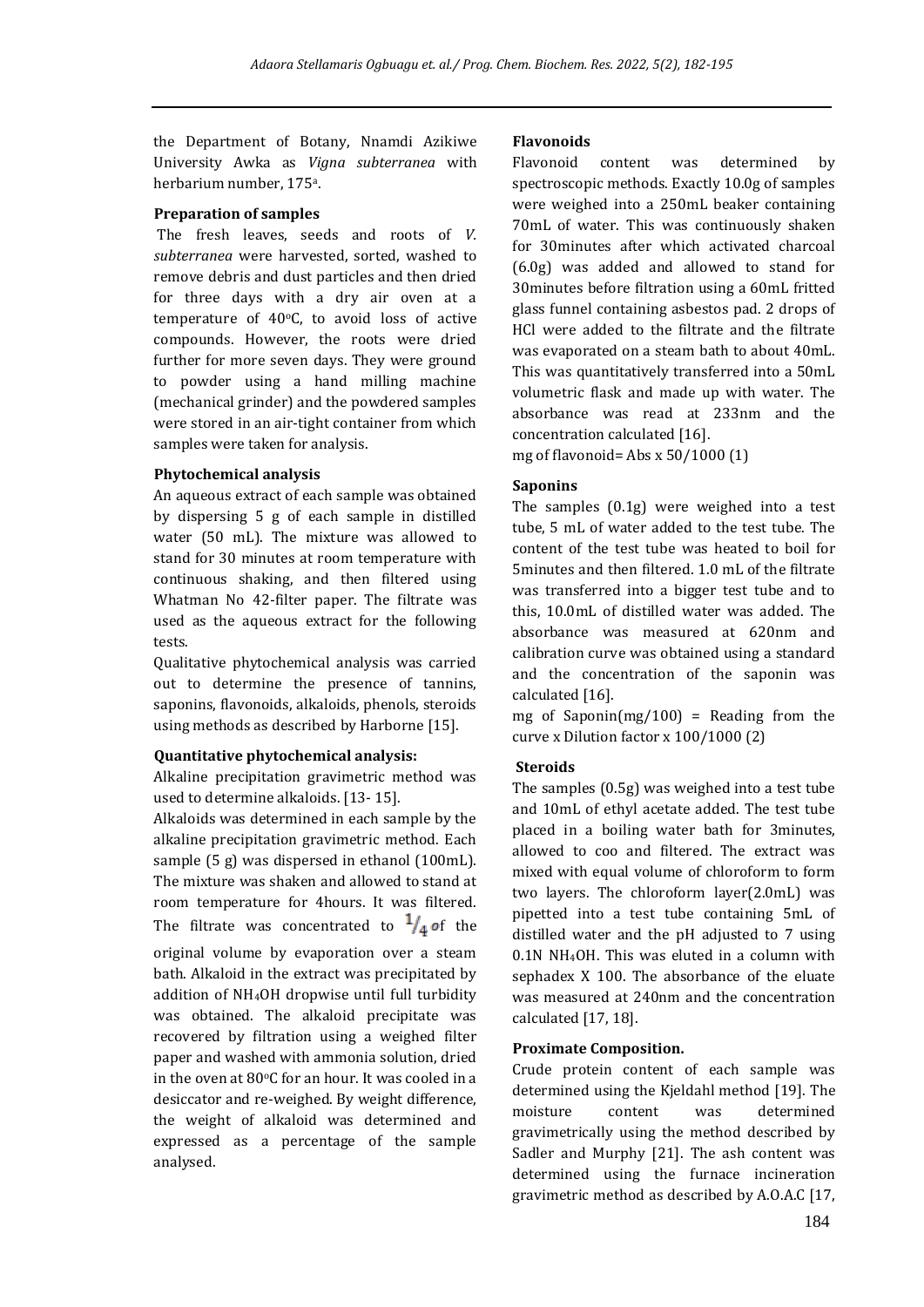18] The fat content was determined using continuous solvent extraction method with Soxhlet extractor as described by Pearson [21] and James [22]. The crude fibre content was assessed using Wende method [22]. Riboflavin, niacin, thiamine and ascorbic acid in each of the samples were determined spectrophotometrically [17].

#### **Determination of Amino acid**

The Amino acids determination was conducted by defatting one gramme of each sample using chloroform/ methanol in the ratio 2:1. The defatted sample (100 mg) was hydrolysed at  $105 \pm 50$ C for 22 hours, hydrolysed sample (about 60 microlitre) was analysed for amino acids by loading into the Applied Biosystem PTH Amino Acid Analyser Model: 120A [23, 24].

### **Determination of antimicrobial activities**

The n-hexane, ethanol and aqueous extracts of *V. subterranea* plant materials used for the antimicrobial analysis were prepared by dissolving 10 g each of the seed, leaf and root samples separately in 100 mL of n-hexane, ethanol and distilled water respectively. They were kept at room temperature for 48 hours with regular agitation. The extracts were filtered using muslin cloth, and the filtrates were evaporated to dryness using hot air oven at 40oC. The extracts were then re-constituted in Dimethyl sulphur oxide (DMSO) [25, 26]. Antimicrobial activities were determined using Agar-well diffusion method [27]. The following microbial isolates were used: *Pseudomonas aeruginosa*, *Staphylococcus aureus*, *Klebsiella specie*, *Escherichia coli*, *Candida albicans*, and *Aspergillus niger*. The isolates were confirmed morphologically and biochemically [28]. The MIC and MBC were set up and incubated at the same conditions [28]. All data were expressed as Mean  $\pm$  SD for triplicate (n=3) determination.

#### **Results and Discussion**

Qualitative Phytochemical Analysis.

The result obtained from the qualitative phytochemical analysis conducted on the leaf seed and roots of *V. subterranea* are reported as shown on **Table 1.**

Table 1 revealed the presence of alkaloids, flavonoids, saponins, and steroids in appreciable quantities in all the parts of the plant. Phenols and phytate were slightly present in the roots.

| <b>Table 1.</b> the qualitative phytochemical analysis |  |  |
|--------------------------------------------------------|--|--|
| of the leaf, seed and root of Vigna subterranea.       |  |  |

| Parameter         | Leaf      | Seed      | Root      |
|-------------------|-----------|-----------|-----------|
| <b>Flavonoids</b> | $+++$     | $\div$    | $++$      |
| Alkaloids         | $+++$     | $\ddot{}$ | $++$      |
| Tannins           | $+++$     | $\ddot{}$ | $\ddot{}$ |
| Saponins          | $++$      | $\div$    | $^{+++}$  |
| Phenols           | $\ddot{}$ | $\ddot{}$ | 土         |
| Steroids          | $++$      | $++$      | $++$      |
| Phytate           | $++$      | ÷         | $\pm$     |

Key $\pm$ =slightly present,  $+$  = present,  $++$  = moderately present, +++= abundantly present

The presence steroids are very important because of their relationship with sex hormones [29, 30]. Saponins were most abundant in the seed and they are known to prevent excessive absorption of cholesterol thereby reducing the risk of cardiovascular diseases, they are said to also inhibit cancerous cells without killing the normal cell in the process [31, 32]. The leaf, seed and root of *Vigna subterranea* contained appreciable presence of flavonoids. Flavonoids has long been recognized to possess antiallergic, anti-inflammatory, antiviral, antiproliferative, anti-carcinogenic, and antimicrobial activities as well as to affect some aspect of mammalian metabolism [33,34]. Flavonoids in intestinal tract lower the risk of heart diseases [35].

These antimicrobial phytochemicals (especially, alkaloids, tannins and flavonoids) act by binding with the cell walls and inactivate the enzymes [36]. The presence of the phytochemical compounds in the leaf, seed and root of *Vigna subterranea* could make the plant a potential source of useful drug.

#### **Quantitative Phytochemical Analysis**

Quantitative Phytochemical Analysis of the leaf, seed and root of *V. subterranea in percentages* are shown in Table 2.

Table 2 shows the results (mean  $\pm$  standard deviation) of pooled sample determinations. Data on the same row with similar superscript alphabets are not statistically significant at p<0.05. Data on the same row with different alphabets are statistically significant at p<0.05.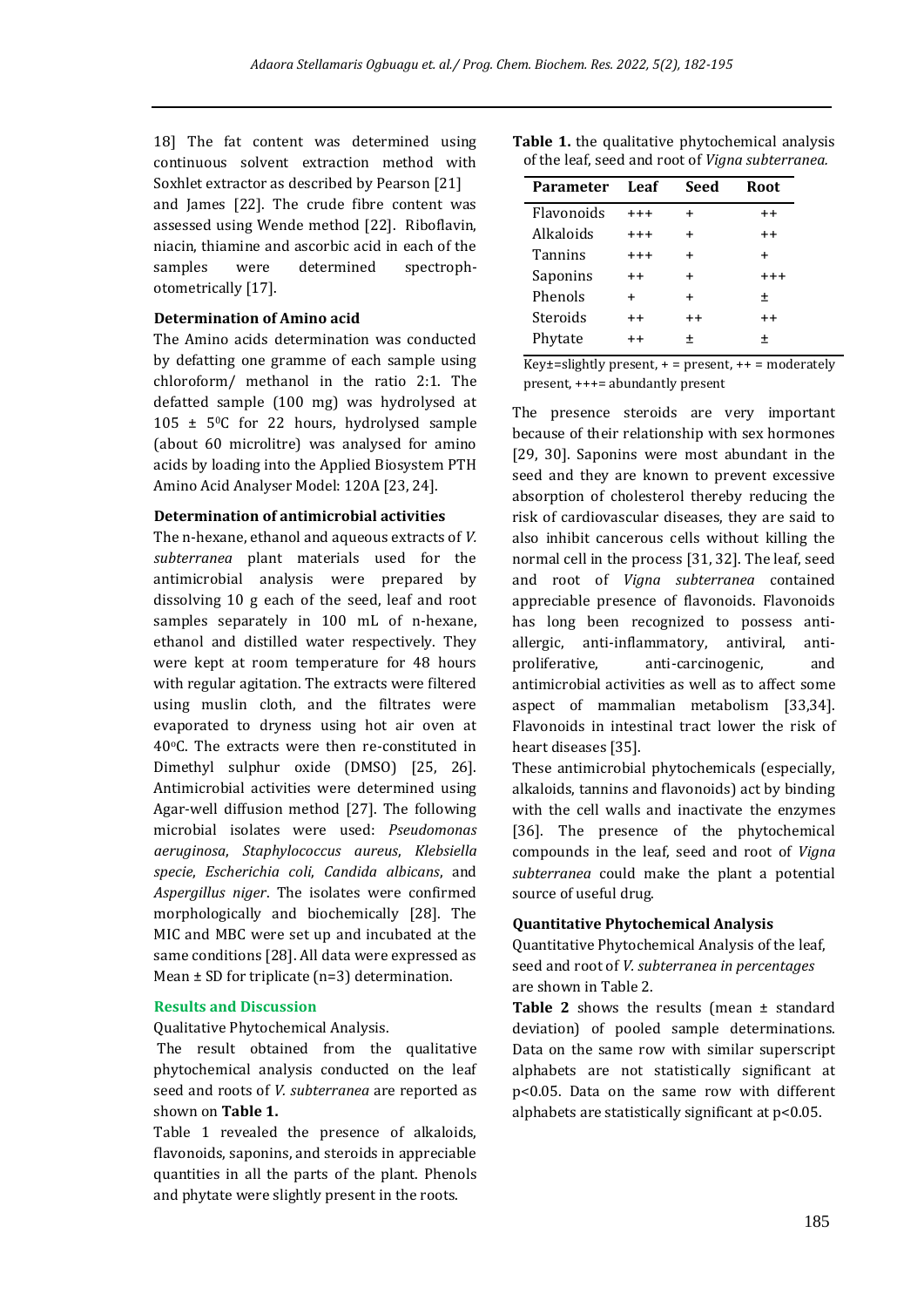| <b>Sample</b> | Alkaloids (%)        | Saponins (%)        | Flavonoids (%)     | Steroids (%)         |  |
|---------------|----------------------|---------------------|--------------------|----------------------|--|
| Leaf          | $0.340 \times 0.023$ | $0.293b + 0.012$    | $0.373c \pm 0.012$ | $0.327 \times 0.013$ |  |
| Seed          | $0.167a_{\pm}0.012$  | $0.127a_{\pm}0.012$ | $0.233a + 0.012$   | $0.153a \pm 0.012$   |  |
| <b>Root</b>   | $0.233b \pm 0.012$   | $0.433c \pm 0.025$  | $0.293b \pm 0.042$ | $0.227b \pm 0.042$   |  |
| P-value       | 0.01                 | 0.01                | 0.01               | 0.01                 |  |

**Table 2:** The quantitative phytochemical analysis of the leaf, seed and root of *V. subterranea* (%)

The alkaloid contents of the leaf, seed and root of *V. subterranea* were (0.34, 0.167, 0.233) % respectively at P< 0.05. Alkaloids are precursors of amino acids and are known to protect the plant from herbivorous animals as well as being pharmacologically active. Alkaloids contents of the seed ranging from 0.42 to 0.52% has been reported. [37]. Alkaloids which was abundantly present in root, are known to possess antimicrobial, antihypertensive, antifungal, antiinflammatory, antifibrogenic and anti-diarrheal effect [38. Several authors have also reported the analgesic properties of alkaloids. [15, 38]

Flavonoids contents of the leaf, seed and root of *V. subterranea* were (0.373, 0.233 and 0.293) % respectively. Flavonoids, are potent antioxidants and free radical scavengers which prevent oxidative cell damage and possess strong anticancer activities. The leaf, seed and root of *V. subterranea* contained appreciable presence of flavonoids. Flavonoids has long been recognized to possess anti- allergic, antiviral, antiproliferative, anti-carcinogenic, and antimicrobial activities as well as affect some aspect of mammalian metabolism [33, 33,39].

The saponins were found to follow the trend leaf > root > seed at 0.433, 0.293 and 0.127 respectively. It has been reported to have antihyper cholesterol because saponins prevent the excessive intestinal absorption of cholesterol and thus reduce the risk of cardiovascular diseases such as hypertension [40]. The value

0.127, obtained for the seed is lower than 2.30 for *V. subterranea* seed in the literature [8, 41]. Saponins also have cardiac depressant properties and appear to kill or inhibit cancer cells without killing the normal cells in the process [42].

#### **Proximate Composition**

Proximate Composition of the leaf, seed and root of *Vigna subterranea* (%) are shown in Table 3.

Values show the mean of triplicate analysis of  $\pm$ standard deviation; figures with different superscript down the column were significantly different (p<0.05 theoretical).

The crude protein content (%) of the leaf, seed and root were 11.79 ± 0.1, 18.96 ± 0.20 and 5.43 ± 0.18 respectively. The protein content of the seed showed moderately high protein content of 18.96% which is similar to 18.65% reported in the literature*,* [8] and 19.60% reported by Fadahunsi and Sanni [44] for the seed respectively. However, this value was lower than the (78.75%) reported by Yagoub and Abdalla [45] for the seed. The protein content of the leaf (11.79%) and root (5.43%) were higher than (3.3%) recorded by the USDA Nutrient Database for Standard Reference for leaves and roots of most legumes as no other studies were found on these parts of the plant under study to serve as reference [46].

**Table 3:** Proximate composition of the seed, leaf and root of *V. subterranea* (%)

| Sample             | Protein             | Fat               | <b>Fiber</b>        | Ash              | MC.            | <b>CHO</b>        |
|--------------------|---------------------|-------------------|---------------------|------------------|----------------|-------------------|
| Leaf               | $11.79b + 0.10$     | $2.57 - 0.08$     | $13.22b \pm 0.22$   | $3.09c \pm 0.12$ | $6.13a + 0.05$ | $60.53c+4.13$     |
| <b>Seed</b>        | $18.96 \times 0.20$ | $1.69b+0.02$      | $6.91a+0.03$        | $2.89b \pm 0.04$ | $9.27 - 0.05$  | $60.26b \pm 0.19$ |
| <b>Root</b>        | $5.43a_{\pm}0.18$   | $1.21a_{\pm}0.03$ | $28.84 \times 0.26$ | $2.25a \pm 0.01$ | $6.26b+0.14$   | $55.92a \pm 0.02$ |
| p-value calculated | 0.01                | 0.01              | 0.01                | 0.01             | 0.01           | 0.01              |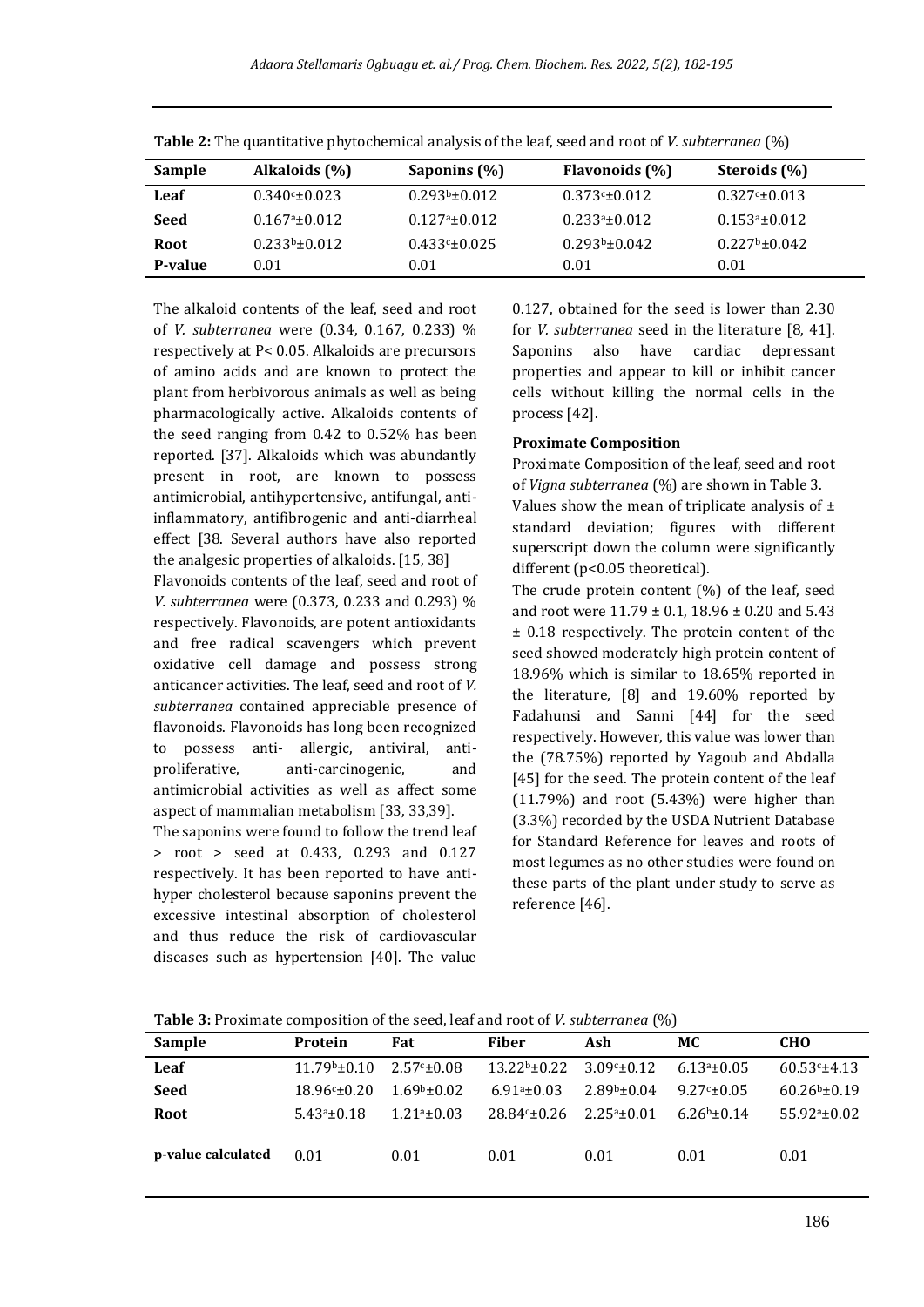The high content of proteins in the various parts of *V. subterranean* can serve as media for microorganisms, feed for animal and humans with moderate protein needs. The plant is considered as a good source of protein because it provides more than 12% of calorific value from protein [19].

The ash content (an indicator for mineral elements) of the seed was found to be 2.89  $\pm$ 0.04% comparable to 3.48% reported by Andzouana*,*[8], 3.25% [9] and 3.26% [47]. That of the leaf and root were  $3.09 \pm 0.12\%$  and 2.25 ± 0.01% respectively, these fall within the acceptable range recommended for animal feeds and human consumption and can as well serve as microbial media without mineral supplement. The carbohydrate content (%) of the leaf, seed and root were 60.53 ± 0.13%, 60.26 ± 0.19% and 55.92 ± 0.02% respectively. The seed was found to be similar in content to 56.15% reported by a study conducted in 2013[9]. Carbohydrate constitutes a major class of naturally occurring organic compounds which are essential for the maintenance of life in plant and animals and provide raw materials

for many industries [48]. All the parts of the plants are good sources of carbohydrates when consumed because they meet the Recommended Dietary Allowance (RDA) values of 45 -65% [49].

The moisture content (%) of the leaf, seed and root of *Vigna subterranea* were 6.13 ± 0.05%, 9.12  $\pm$  0.05% and 6.26  $\pm$  0.14% respectively. Moisture content is an index of water activity of many foods. The observed values imply that the various parts of plant may have a long shelf life since microorganisms that cause spoilage do not thrive in foods having low moisture content. The moisture content of the seed (9.27%) is similar to the value of moisture content ranging from 5 - 11% reported in literature for different *Vigna subterranea* seeds [50].

The fat content of the leaf, seed and root of *Vigna subterranea* were 2.57 ± 0.08%, 1.69 ± 0.02% and  $1.21 \pm 0.03\%$  respectively. The fat content of the seed was lower than previously reported 7.8 % and 6 -8 % [8 and 48]. Dietary fat functions in the increase of palatability of food by absorbing and retaining flavours. A diet having 1-2 % of its calorific energy as fat is said to be sufficient to human beings as excess fat consumption is implicated in certain cardiovascular disorders such as cancer and aging [51].

The fibre content of the leaf, seed and root of *Vigna subterranea* were 13.22 ± 0.22%, 6.91 ±  $0.03\%$  and  $28.84 \pm 0.26\%$  respectively. This is an indication that the various parts of the plant are good sources of crude fibre when consumed. Adequate intake of dietary fibre can lower the serum cholesterol, heart diseases, hypertension, constipation, diabetes and breast cancer [52].

#### **Mineral Composition**

Mineral Composition of the leaf, seed and root of *Vigna subterranea* (mg/100g) are shown in **Table 4.**

The result revealed that sodium (19.93), phosphorus (30.93), calcium (9.35) and iron (3.27) mg/100g were the most abundant in the leaf sample. Calcium (82.83), sodium (27.38), phosphorus (32.63) and iron (6.09) were the most abundant in the seed mg/100g while magnesium (58.40), potassium (70.67), were the most abundant in the root respectively.

**Table 4:** The mineral compositions of the leaf, seed and root of *V. subterranea* (mg/100g)

| Sample                | Ca                 | Mα                                       | K                  | Na                  | P                                                                            | Fe               | Zn             |
|-----------------------|--------------------|------------------------------------------|--------------------|---------------------|------------------------------------------------------------------------------|------------------|----------------|
| Leaf                  | $9.35a + 2.31$     | $1.26a + 2.77$                           | $2.85b \pm 1.73$   | $19.93b + 2.14$     | 30.93 <sup>b</sup> ±0.99                                                     | $3.27b \pm 0.04$ | $0.79a + 0.03$ |
| <b>Seed</b>           | $82.83 \times 2.3$ | $1.34b \pm 1.39$                         | $1.12a \pm 0.00$   | $27.38c \pm 1.13$   | $32.63c \pm 0.40$                                                            | $6.09c \pm 0.02$ | $1.07a + 0.09$ |
| Root                  |                    | $13.36b + 2.3$ 58.40 <sup>c</sup> + 1.39 | $70.67c_{\pm}2.31$ | $10.01$ ª± $0.30\,$ | $18.93^{\text{a}} \text{\textpm} 0.23$ $1.37^{\text{a}} \text{\textpm} 0.02$ |                  | $0.48a + 0.00$ |
| p-value<br>calculated | 0.01               | 0.01                                     | 0.01               | 0.01                | 0.01                                                                         | 0.01             | 0.414          |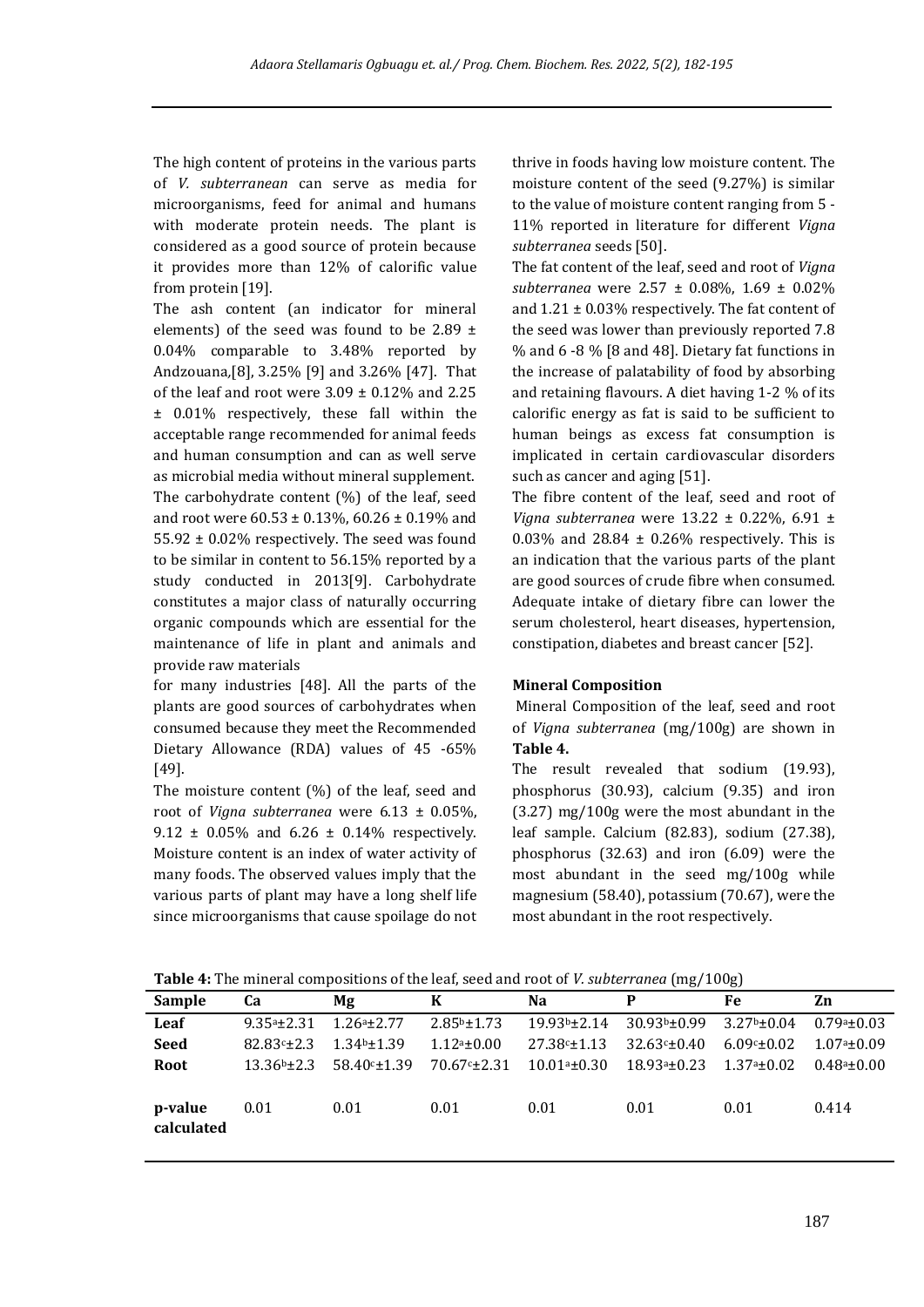Value show mean of triplicate analysis of  $\pm$ standard deviation; figures with different superscript down the column were significantly different (p<0.05 theoretical). As observed in the study. Zinc was detected in a low concentration for leaf 0.79, seed 1.07 and root 0.48 mg/100g respectively. The ratio of sodium to potassium in the leaf (6.99) and the seed (24.45) is greater than 1 respectively but less than 1 in the root (0.14); therefore, consumption of the leaf and seed may cause high blood pressure because Na: K is more than the recommended value (Na:  $K \le 1$ ) by FND [47] while the root can be employed medically [40]. The samples are very good source of Ca and P which are important for growth and maintenance of bones, teeth and muscles. [53]. The Ca/P ratio in the seed and the root are 2.54 and 0.71 respectively. In animals, a Ca/P ratio above 2.0 help to increase the absorption of Ca in the small intestine. Food is considered 'good' if the ratio Ca/P is greater than1 and 'poor' if less than 0.5 [54] This result indicates that the seeds leaves and roots are good sources of both calcium and phosphorous. Zinc and Iron content of all the studied parts were within the acceptable standard and the parts can be regarded as good sources of these elements. Zinc and iron are essential trace element required only in minute amount by the human body for important biochemical functions. Zinc stimulates the synthesis of metallothionein. Zinc is involved in normal functioning of immune system and is associated with protein metabolism [55]. Iron is required for haemoglobin, formation, normal functioning of central nervous system and in the oxidation of carbohydrates, protein and fats [56]. They are nutritionally and medically important based on their contribution to human physiology and requirement in health management to avoid metal deficiency [57].

**Vitamin Content** Vitamin Content of the leaf, seed and root of *Vigna subterranea* (mg/100g) are shown in Table 5. Value show mean of triplicate analysis of  $\pm$  standard deviation; figures with different superscript down the column were significantly different (p<0.05 theoretical). Table 5 shows the vitamin content of the leaf, seed, and root of *Vigna subterranea* in mg/100g. Vitamin C for the three parts of the plant was predominantly present for the leaf (6.453), seed (2.053) and root (2.640) mg/100g respectively followed by vitamin B<sup>3</sup> leaf (1.560), seed (2.123) and root (0.820) mg/100g.The vitamin C content of the leaf was high and therefore could be a dietary source of vitamin C for both animals and humans. Vitamin  $B_2$  was the least among the vitamins determined for the leaf (0.113), seed (0.153) and root (0.067) mg/100g. Vitamins are powerful anti-oxidants which help to prevent molecular damage caused by oxidation in that protection offered may help prevent diseases such as cancer, cardiovascular diseases and muscular degeneration [58].

**Amino acid Composition** Amino Acid Composition of the leaf, seed and root of *V. subterranea* (g/100 g) are shown in **Fig. 1** below.

In figure 1, There seems to be an agreeable trend in the total amino acid constituents of the various parts under study with each part containing similar amino acid in relatively similar quantities and glutamic acid having the highest occurrence in the leaves, seeds and roots respectively. This is closely followed by aspartic acid and leucin.

The Composition of the essential and nonessential amino acids (g/100g) in the leaf, seed and root of *V. subterranea* are shown in **Fig. 2** and 3 respectively.

|                       | <b>TWORD's PRODUCT D'ORD O CONCENT OF THE TEAT, SECUTATION OF PESADICITATION (1115) TOOS).</b> |                    |                                  |                    |  |  |  |  |  |
|-----------------------|------------------------------------------------------------------------------------------------|--------------------|----------------------------------|--------------------|--|--|--|--|--|
| <b>Sample</b>         | Vitamin B1                                                                                     | Vitamin B2         | Vitamin B3                       | Vitamin C          |  |  |  |  |  |
| Leaf                  | $0.313b \pm 0.006$                                                                             | $0.113b \pm 0.012$ | $1.560$ <sup>b</sup> $\pm 0.080$ | $6.453 \pm 1.016$  |  |  |  |  |  |
| Seed                  | $0.413c \pm 0.031$                                                                             | $0.153c \pm 0.012$ | $2.123c \pm 0.012$               | $2.053a \pm 0.508$ |  |  |  |  |  |
| Root                  | $0.267a \pm 0.012$                                                                             | $0.067a \pm 0.012$ | $0.820a \pm 0.020$               | $2.640b \pm 0.000$ |  |  |  |  |  |
| p-value<br>calculated | 0.01                                                                                           | 0.01               | 0.01                             | 0.01               |  |  |  |  |  |

**Table 5:** Vitamin B and C content of the leaf, seed and root of *V. subterranea* (mg/100g).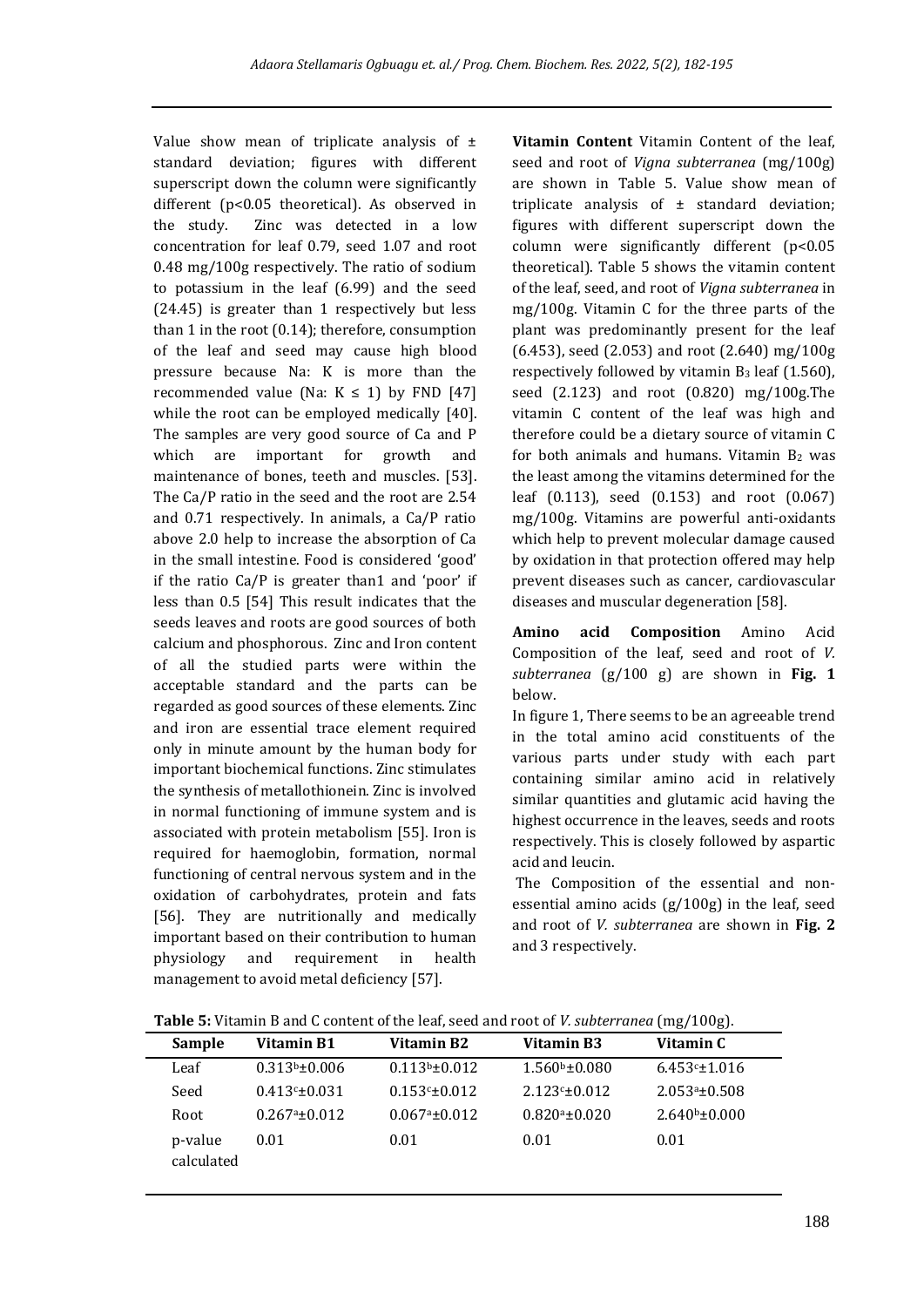

**Fig. 1:** The total amino acid composition of the leaves, seeds and roots of *V. subterranea*



**Fig. 2:** The essential amino acid composition of the leaves, seeds and roots o *V. subterrane*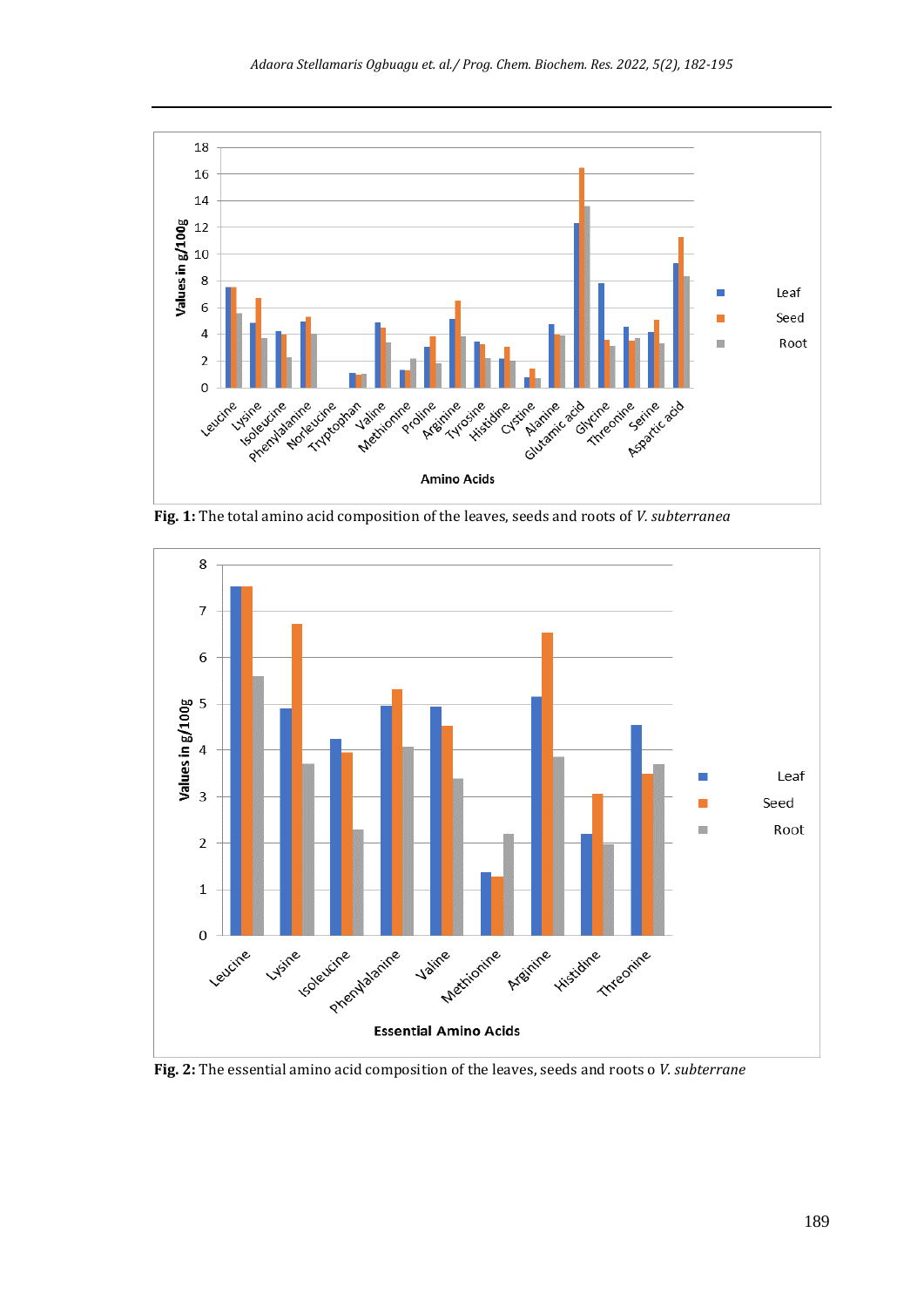

**Fig. 3:** The non -essential composition of the leaves, seeds and roots of *V. subterranea*

**Fig. 1,2** and **3** depict the total amino acid, essential amino acids and non-essential amino acids composition of the leaf, seed and root of *V. subterranea.* Glutamic acid (12.34, 16.50 and 13.62) g/100 g was the predominant amino acid found in all the parts of the plant and this amino acid is essential for immune system, digestion and brain health. Next to this is the aspartic acid (9.30, 11.29 and 8.34) g/100 g, leucine (7.53, 7.53 and 5.60 g/100 g), lysine (4.90, 6.73 and 3.71) g/100 g, Arginine (5.16, 6.54 and 3.87) g/100 g for the leaf, seed and root respectively. The values of amino acids showed that cysteine (0.78, 1.45 and 0.72) and tryptophan (1.15, 0.97 and 1.05) for the leaf, seed and root respectively were in the lowest levels. The total essential amino acids and total non-essential amino acids for the leaf, seed and root were (39.85, 42.44 and 30.82) g/100 g and (46.84, 50.05 and 38.25) g/100 g respectively and essential to nonessential amino acids (E/N) ratio was 0.85, 0.85 and 0.81 for the three samples. The total essential amino acid and non-essential amino acid was lower when compared to the value of total essential (345.30) and total non-essential

(329.10) obtained for *P. Mildbraedi* [42]. The values of leucine (7.53, 7.53, and 5.60) g/100g for the leaf, seed and root is similar to the leucine composition for the raw (6.90), soaked (6.98) and cooked (7.60) *V. subterranea* [9]. As most edible legumes, lysine of the leaf (4.90), seed (6.73) and root (3.71) of *V. subterranea* was higher than sulphur amino acids (cystine, 0.78, 1.5 and 0.72) and (methionine 1.36, 1.28 and 2.21) [60]. When comparing the essential amino acids in the leaf, seed and root with the recommended (FAO/WHO) provisional pattern, all the parts were found to be rich in amino acids contents. Each of the parts can be used as potential source of protein for human beings. The seeds were superior with respect to aspartic acid, proline, lysine, leucine, phenylalanine, histidine and arginine [9, 30].

#### **Antimicrobial Activities**

The result of the antimicrobial activities of nhexane, ethanol, and aqueous extracts of leaf, seed and root of *Vigna subterranea* using Agarwell diffusion method (IZD in mm) is shown in **Table 6** below.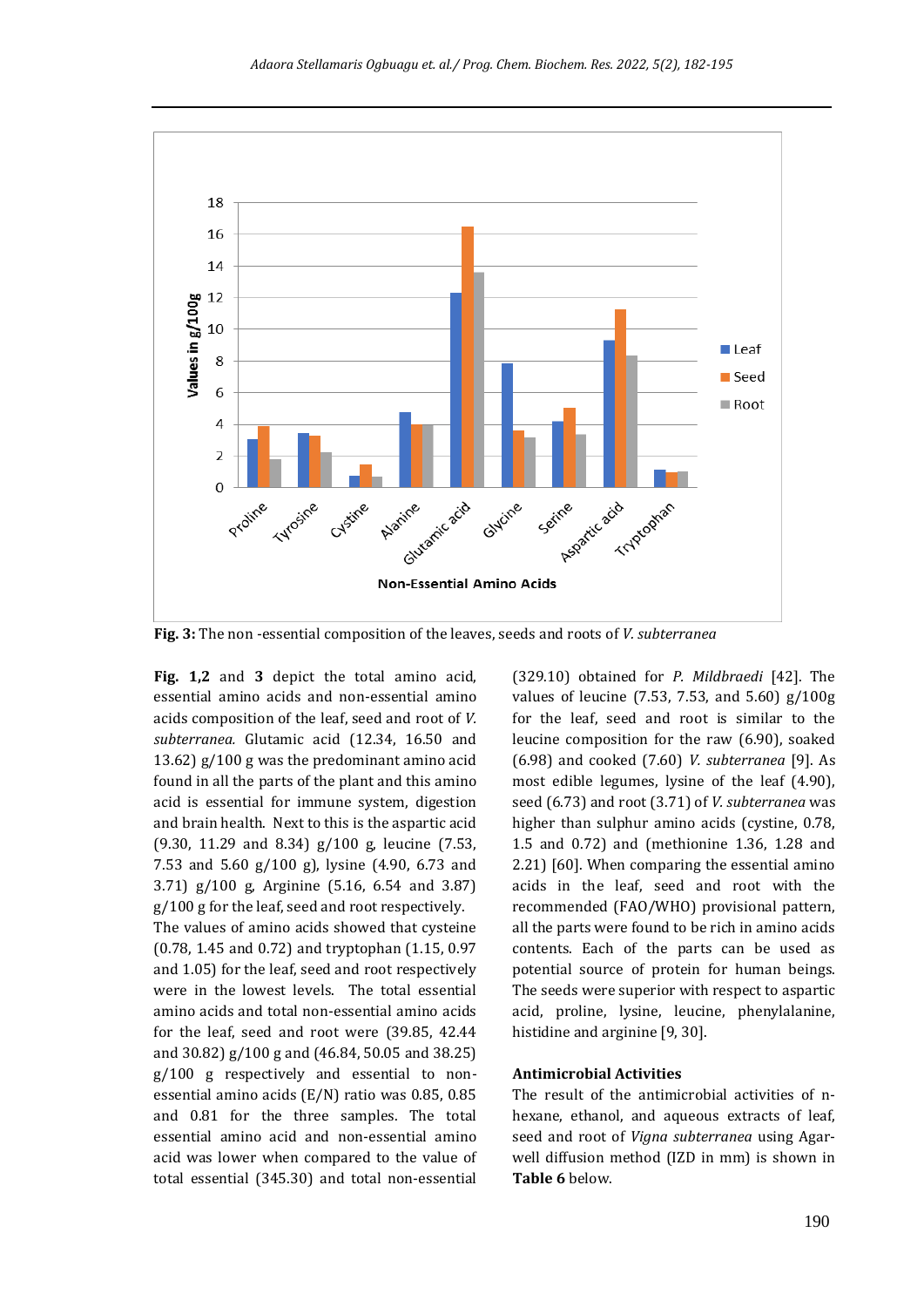| <b>Microbial</b><br><b>Isolate</b> | <b>HR</b>           | ER              | AR              | HL              | EL              | AL               | НS       | ES       | AS              |
|------------------------------------|---------------------|-----------------|-----------------|-----------------|-----------------|------------------|----------|----------|-----------------|
|                                    |                     |                 |                 |                 |                 |                  |          |          |                 |
| P. aeruginosa                      | 24.0±1.41 15.5±0.50 |                 | $\mathbf{0}$    | $14.5 \pm 0.50$ | $12.5 \pm 0.50$ | $\boldsymbol{0}$ | $\theta$ | 0        | $\theta$        |
| S. aureus                          | 0                   | $13.0 \pm 0.00$ | $\theta$        | $\bf{0}$        | $8.0 \pm 1.41$  | $\theta$         | $\theta$ | $\Omega$ | 0               |
| Klebsiella sp.                     | $\theta$            | $\theta$        | $13.0 \pm 0.00$ | $\bf{0}$        | $\theta$        | $12.0 \pm 1.41$  | $\theta$ | $\theta$ | $13.0 \pm 0.00$ |
| E. coli                            | 0                   | 0               | 0               | $\bf{0}$        | $\Omega$        | 0                | $\theta$ | $\Omega$ | 0               |
| C. albicans                        | $14.5 \pm 0.50$     | 0               | 0               | $\theta$        | $\theta$        | 0                | $\theta$ | $\theta$ | 0               |
| A. niger                           | $\theta$            | 0               | $\mathbf{0}$    | $\theta$        | $7.0 \pm 0.00$  | $\theta$         | $\theta$ | 0        | 0               |

**Table 6:** The anti-microbial activities of n-hexane, ethanol and aqueous extract of the leaf, seed and root of *V. subterranea* (mm)

Keys: IZD = Inhibition Zone Diameter,  $HR = n$ -Hexane Root extract,  $ER = Ethanol Root$  extract,  $AR =$ Aqueous Root extract, HL = n-Hexane Leaf extract, EL = Ethanol Leaf extract, AL = Aqueous Leaf

extract, HS = n-Hexane Seed extract, ES = Ethanol Seed extract, AS = Aqueous Seed extract

In the table 6 above, n-hexane and ethanol extracts of the root gave Inhibition Zone Diameter (IZD) of 24.0  $\pm$  1.41mm and 15.5  $\pm$ 0.50mm respectively, against *Pseudomonas aeruginosa*. Also, n-hexane and ethanol extracts of the leaf gave IZD of  $14.50 \pm 0.50$  mm and 12.50 ± 0.50 mm respectively, against *P. aeruginosa.* While n-hexane extracts of the root and leaves gave no promising results (0 mm) against *Staphylococcus aureus*, ethanol extracts of the root and leaf gave IZD of  $13.0 \pm 0.00$  mm and 8.0 ± 1.41mm respectively, against *S. aureus*. Furthermore, n-hexane root extract gave IZD of 14.5 ± 0.50 mm against *Candida albicans* and ethanol leaf extract gave IZD of  $7.0 \pm 0.00$  mm against *Aspergillus niger*. Aqueous root, leaf and seed extracts gave IZD of  $13.0 \pm 0.00$  mm,  $12.0 \pm$ 1.41mm and 13.0 ± 0.00 mm respectively against Klebsiella sp.

Among the three solvents used for the extraction, n-hexane exhibited the highest antimicrobial activity: 24.0 ± 1.41mm against *P. aeruginosa* in root extract; 14.5 ± 0.50 mm against *P. aeruginosa* in leaf extract and 14.5 ± 0.50mm against C. albicans in root extract, whereas water exhibited the least activity, 13.0 ± 0.00 mm against *Klebsiella sp.* in both root and seed extracts. Plant extracts obtained using organic solvents give more potent and consistent antimicrobial activity result than aqueous extract [61, 62]*.*

Comparing the activities of the three parts of the plant studied, the root exhibited the highest antimicrobial activity: 24.0 ± 1.41mm against *P. aeruginosa* in n-hexane extract; 15.5 ± 0.50 mm against *P. aeruginosa* in ethanol extract; 14.5 ± 0.50 mm against *C. albicans* in n-hexane extract; and 13.0 ± 0.00 mm against *S. aureus* in ethanol extract, whereas the seed exhibited the lowest activity (13.0 ± 0.00 mm) against *Klebsiella sp.* in aqueous extract. Though, bioactive compounds are normally accumulated as secondary metabolites in all plant cells, their concentration vary according to the plant parts, season, climate and growth phase [32]. Higher concentrations of secondary metabolites (alkaloids, tannins, flavonoids, saponins, etc.) that are responsible for the antimicrobial activity of plants occur in barks, heartwood, roots, branch bases and wound tissues [63, 24].

However, based on the inhibition zone diameter interpretation chart [\(www.clsi.org\)](http://www.clsi.org/)[64] which

considers only inhibition zone of 17 mm or above as susceptible for most antimicrobial agents, only n-hexane root extract which gave IZD of 24.0 ± 1.41 mm against *P. aeruginosa*, was considered susceptible; hence was subjected to Minimum Inhibitory Concentration and Minimum Bactericidal Concentration determinations.

# **Minimum Inhibitory Concentration (MIC) and Minimum Bactericidal Concentration (MBC).**

The MIC and MBC of n-hexane root extract against *P. aeruginosa* are shown in **Table 7**.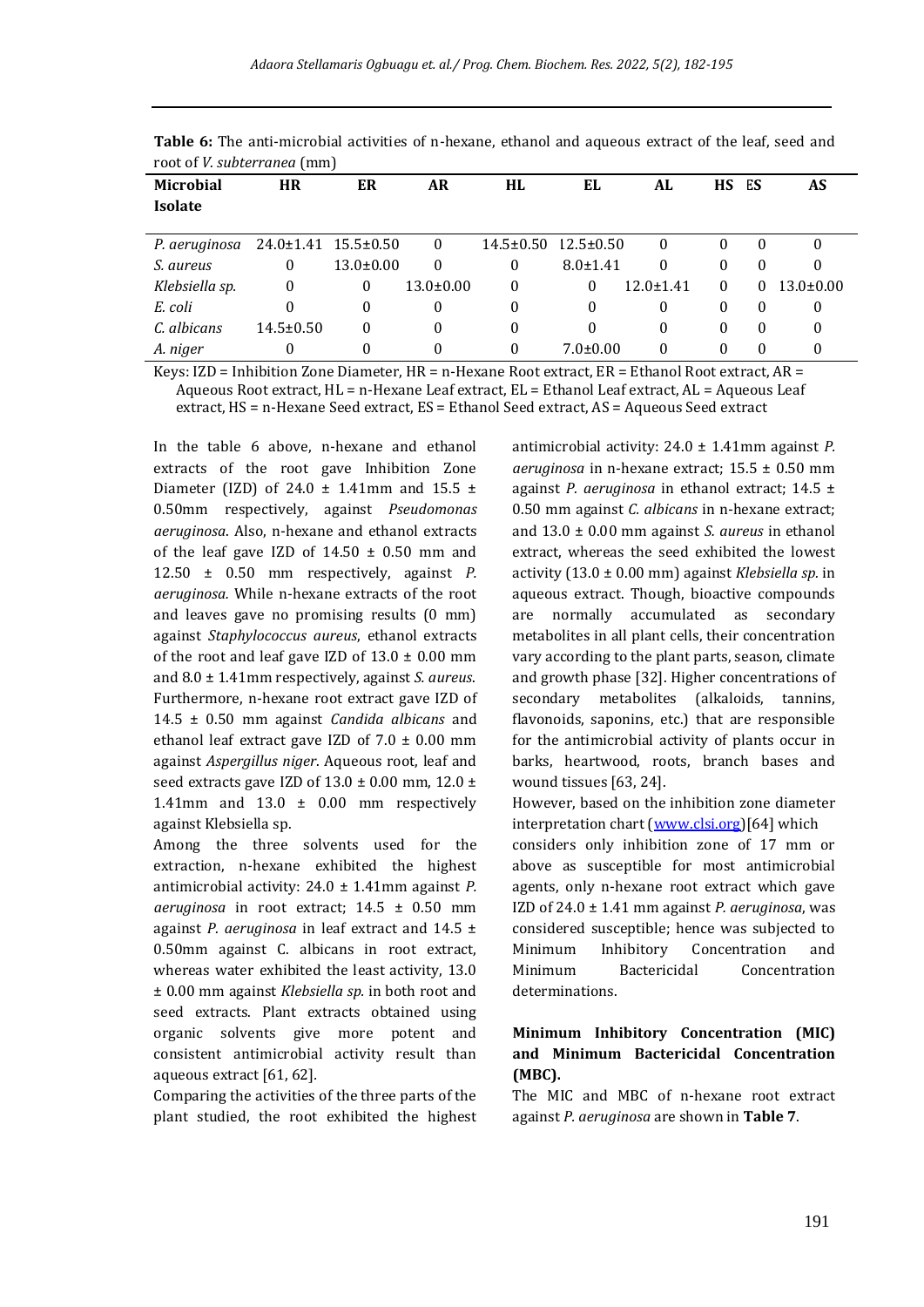| <b>rapic</b> 7: MIG and MDG 01 II IICAdilC TOOL CALLACE againSe 1 . act agmosa. |        |        |        |                |                          |        |        |          |           |          |
|---------------------------------------------------------------------------------|--------|--------|--------|----------------|--------------------------|--------|--------|----------|-----------|----------|
|                                                                                 | Tube 1 | Tube 2 | Tube 3 | Tube 4         | Tube 5                   | Tube 6 | Tube 7 | PC.      | <b>NC</b> | Blk      |
| Concentration of                                                                | 400    | 200    | 100    | 50             | 25                       | 12.5   | 6.25   | $\theta$ | 400       | 0        |
| extract(mg/L)                                                                   |        |        |        |                |                          |        |        |          |           |          |
| Volume of                                                                       | 0.1    | 0.1    | 0.1    | 0.1            | 0.1                      | 0.1    | 0.1    | 0.1      | $\theta$  | $\theta$ |
| inoculum (mL)                                                                   |        |        |        |                |                          |        |        |          |           |          |
| <b>MIC Results</b>                                                              | C      |        |        |                |                          |        |        |          |           |          |
| <b>MBC Results</b>                                                              | NG     | NG     | G      | $\blacksquare$ | $\overline{\phantom{0}}$ | -      |        | G        | NG        | NG       |

**Table 7:** MIC and MBC of n-hexane root extract against *P. aeruginosa*.

Keys:  $PC = Positive control, NC = Negative control, Blk = Blank, T = Turbid (visible bacteria growth), C = Clear$ (no visible bacteria growth),  $G =$  Bacteria growth,  $NG =$  No bacteria growth.

From **Table 7**, it was observed that tube three (3) gave no visible bacteria growth in the broth test, but gave bacteria growth on the agar plate; while tube two (2) gave no bacteria growth both in the broth test and on the agar plate, therefore the MIC and MBC of n-hexane root extract of *V. subterranea* against *P. aeruginosa* used in this study are 100 mg/L and 200 mg/L respectively. Antimicrobial activities with the MIC values equal to or less than 1000mg/L for crude extracts exhibits good activity.

### **Conclusion**

The three parts of the plant (leaf, seed and root) used in this study were found to contain comparable phytocompounds with the leaves having the highest percentage concentration of alkaloids, saponins flavonoids and tannins. The proximate analysis showed that the seed possess the highest percentage content of proteins, the leave had the highest percentage of ash and carbohydrates while the root had the highest percentage crude fibre. Calcium and phosphorous were found to be most abundant in the seed, Potassium and magnesium were the most in the root. However, the ratio of Na: k in the root was found to be better than that of the seed and leaf for human consumption. Vitamin B3 was most abundant in the root while Vitamin C content of leaf was the highest. The antimicrobial studies using four different solvents on the various parts showed that the nhexane root extract had the hight activity against the bacteria *Pseudomonas aeruginosa* with MIC and MBC of 100mg/l and 200mg/l respectively which is considered a very strong activity and should be a candidate for potential drug discovery. The leaves and roots of V. subterranea have similar biochemical properties as seen in this study as the seeds termed 'super food' and hence, should be utilized as food supplement in animal feeds.

# **Acknowledgement**.

The authors wish to acknowledge the staff of the Medical Laboratory Unit of Iyienu Mission Hospital for supplying microorganisms used in this study **Conflict of Interest.**

The authors declare that there is no conflict of interests during the time of research and the publication of this study.

#### **References**

- 1. S. F Adebayo, Effect of soaking time on the proximate, mineral compositions and Antinutritional factors of lima bean. Food science and Quality Management. 27 (2014)224-6085.
- *2.* O.B Uzoechina, Nutrient and Anti-nutrients potentials of brown pigeon-pea (*Cajanus cajan Var bicolor) seed flour. Nig. Food J. 27* (2009)*10-16.*
- 3. K. Vyaykumari, K. Siddhuraj, and K. Janardhanan, Effects of domestic processing the levels of certain antinutrients in *Prosopis chilensis* (Molina) Stunz s*eeds. Food Chem*. 59 (3) (2009) 367-371.
- *4.* E.A. Udensi, N.U Arisa and E. Ikpa Effects of soaking and boiling and autoclaving on the nutritional quality of *Mucuna Flagellipes ("ukpo"). African J.Biochem.Res.4(2)* (2010) *47-50.*
- *5.* Y. Y. Murevanhema and V.A. Jideani. Bambara groundnut (*Vigna subterranea (L)verdc)* milk as a Probiotic beverage a review. *Crit. Rev. Food Sci. nutria 53* (2013) *954-967.*
- *6.* S.L. Okonkwo and M.F. Opara The analysis of bambara nut (*Voandzeia subterranea* (L) Thouars for sustainability in *African. Research Journal of Applied science 5* (2010) *394-396.*
- 7. M.A Mune, Minka, S.R. Mbome, L and F.X Etoa Nutritional potential of bambara bean protein concentrate. *Pakistan Journal of Nutritional 10*  (2011) *112-119*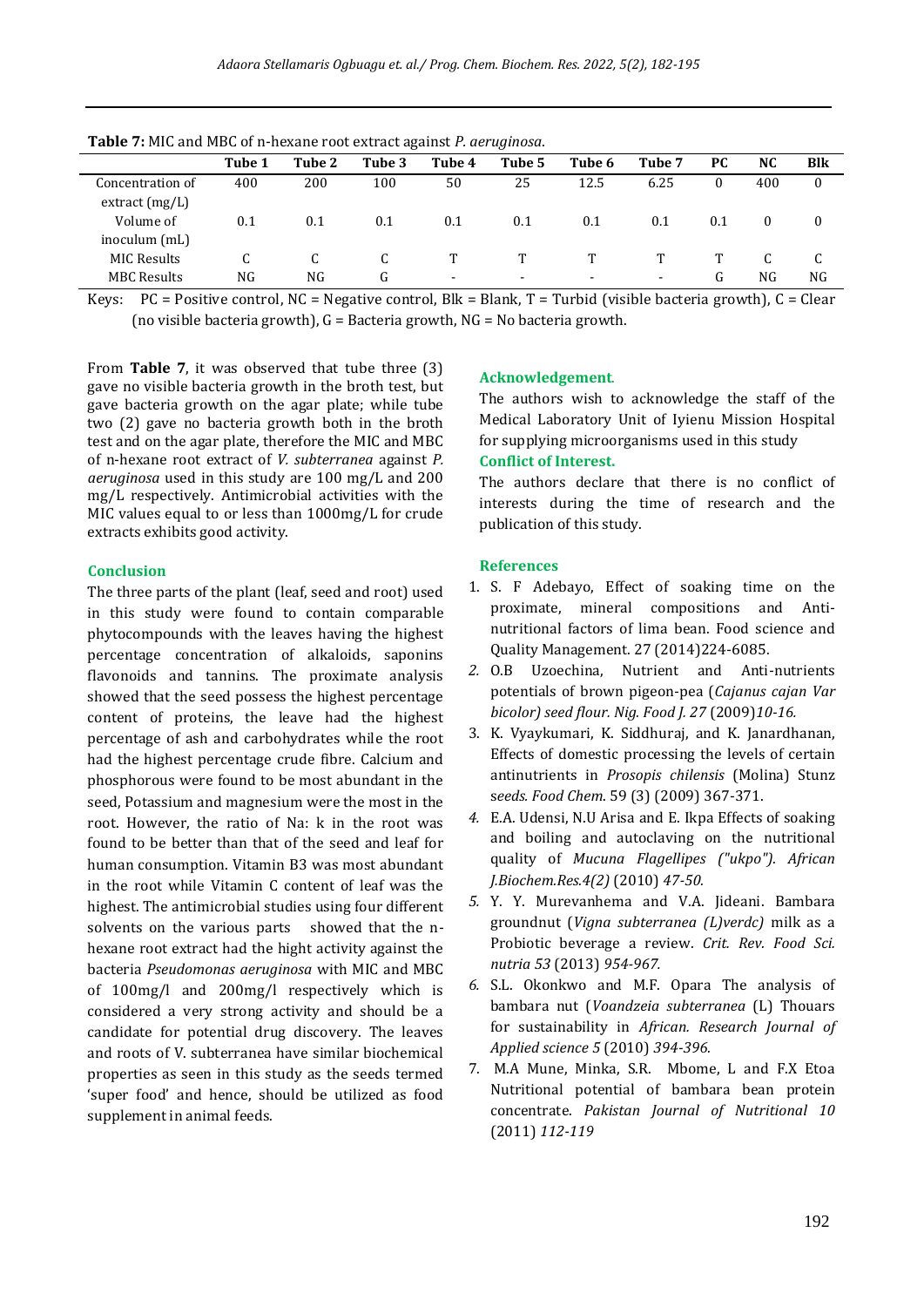- 8. M. Andzouana, J.B. Mombouh. and Attibayeba Chemical and Phyto-chemical compositions of *Voandzeia subterranea seeds. Pakistan Journal of biological sciences,17* (2014) *1083-1088*
- 9. A.M. Mazahib, M. O. Nuha, I.S. Salawa and E.E. Babiker. Some Nutritional Attributes of bambara groundnut as influenced by Domestic processing. *International Food Research Journal 20* (2013) *1165-1171.*
- 10.J. *M*ubaiwa, V. Fogliano, C. Chidewe and A.R Linneman. Bambara groundnut (Vigna subterranea Verdc) flour: A functional ingredient to favour the use of an unexploited sustainable protein source. PLOS ONE 13 (2018) e 025776, 1-19
- 11.M. Brink, G.M. Ramolemana, and K.P. Sibuya. *Vigna subterranean (L) Verdc*, ln Brink, M. and Belay, G. (Editors) Plant Resources of tropical African I cereal and pulses. PROTA Foundation (2006).
- 12.N.G. Majola, A.S. Gerano and H Shimelis Bambara groundnut (V. *subterranea* [l] Verdc), Production, Utilization and genetic improvement in Sub-Saharan Africa. *Agronomy 11* (2021) 1345
- 13.B.O. Obadoni and P.O. Ochuko. Phytochemical Studies and comparative Efficacy of the crude extracts of some homoeostatic plants in Edo and Delta States of Nigeria. *Global J. Pure and Applied science 8* (2001) *203-208*
- 14. B.A. Bohm and M.R. Kocipai-Abyazni. Flavonoids and condensed tannins from leaves of Hawaiian *Vaccinium reticulatum* and *V. calycinum* (Ericaceae). *Pac. Jour. of Sci., 48.* (1994) *458-463*.
- 15.J.B. Harborne. Phytochemistry, Acad. Press London, 21. (1993) 2785.
- 16. S.I. Umeh and A. S. Ogbuagu. A hand book of Laboratory Analysis. Fab Anieh Nig. Ltd. Awka, Anambra State. Nigeria. (2012) 44-46.
- 17.A. O. A. C. Association of Official Analytical Chemists. Official Methods of Analysis. 15<sup>th</sup> Edition, Association of Official Analytical Chemists, Washington D.C. USA. (2004) 176-190.
- 18.A. O. A. C. Association of Official Analytical Chemists. Official methods of analysis, 18th Ed., Washington D C, USA (2006) 200-210.
- 19.I.D. Pearson. Chemical Analysis of food, 7<sup>th</sup> ed., London: Churchill Livingstone. (1976) 52-78.
- 20.S.K. C Chang. Protein Analysis. In: Food Analysis, Nielson, S. S. (ed.) Kluwer Academic Plenum Publisher, New York (2003). 156.
- 21.G. D. Sadler and P. A. Murphy. PH and Titratable Acidity. In: Food Analysis. S. S. Neilson, ed. Kluwer Academic. New York. Chapter 13. (2003) 46-55.
- 22.C. S. James Experimental method on Analytical Chemistry of foods. Chapman and Hall, New York. (1995) 75-84.
- 23.L.V. Benitez. Amino Acid and fatty acid profiles in aquaculture nutrition studies p. 23-25 in S.S. De Silva (ed). Fish Nutrition Research in Asia. Proceedings of the third Asian Nutrition Network Meeting. Asian Fish. Society Special Publication, Asian Fisheries Society, Manila Philippines.11 (1989) 166
- 24.FAO/ WHO Protein quality evaluation Report of Joint FAO/WHO expert consultation). FAO, Food and Nutrition paper. FAO/WHO Rome Italy. (1991).
- *25.* A.A. Ajiboyeand and G.K. Oyejobi, In vitro Antimicrobial Activities of *Vigna subterranea. Journal of Antimicrobial Agents .3 (1)* (2017)*132-136*
- 26. T. Selvamohan, and V. Ramadas. Antimicrobial activity of selected medicinal plants against some selected human pathogenic bacteria. Advances in Applied Science Research. Pelagia Research Library India 3(5) (2012) 3374-3381.
- 27.S. Magaldi, C. Mata-Essayag, C. Hartungde, O. Carolina and O. Yudith Well diffusion for antifungal susceptibility testing. *J. Infect. Dis., 8*(2004) *39-4*.
- 28.G. Holla, R. Yeluri and A. K. Munshi Evaluation of minimum inhibitory and minimum bactericidal concentration of nano-silver base inorganic antimicrobial agent (Novaron<sup>(R)</sup>) against *Streptococcus mutans. Contemp Clin Dent*; 3 (2012) 288-293.
- 29. E. Bell VitaminD<sup>3</sup> promotes immune function on the skin. http//www.signalinggateway.org/ update/updates. (2008). Assessed 2017.
- 30.D.E. Okwu, Evaluation of chemical composition spices and flavouring agents. *Global Journal of Pure and Applied Science*. 7(2001) 455-459.
- 31.W. H. Lewis and M. P. Elvin- Lewis Medicinal plants as sources of new therapeutics. *Ann. Mo. bot. Gard., 82*(1995) *16-24*.
- 32.G. E. Trease and W.C. Evans, Pharmacognosy. 11thEdition, Tindal Ltd, London. (1985). pp:60-75.
- 33.F. I Akaneme, Identification and preliminary phytochemical analysis of herbs that can arrest threatened miscarriage in Orba and Nsukka towns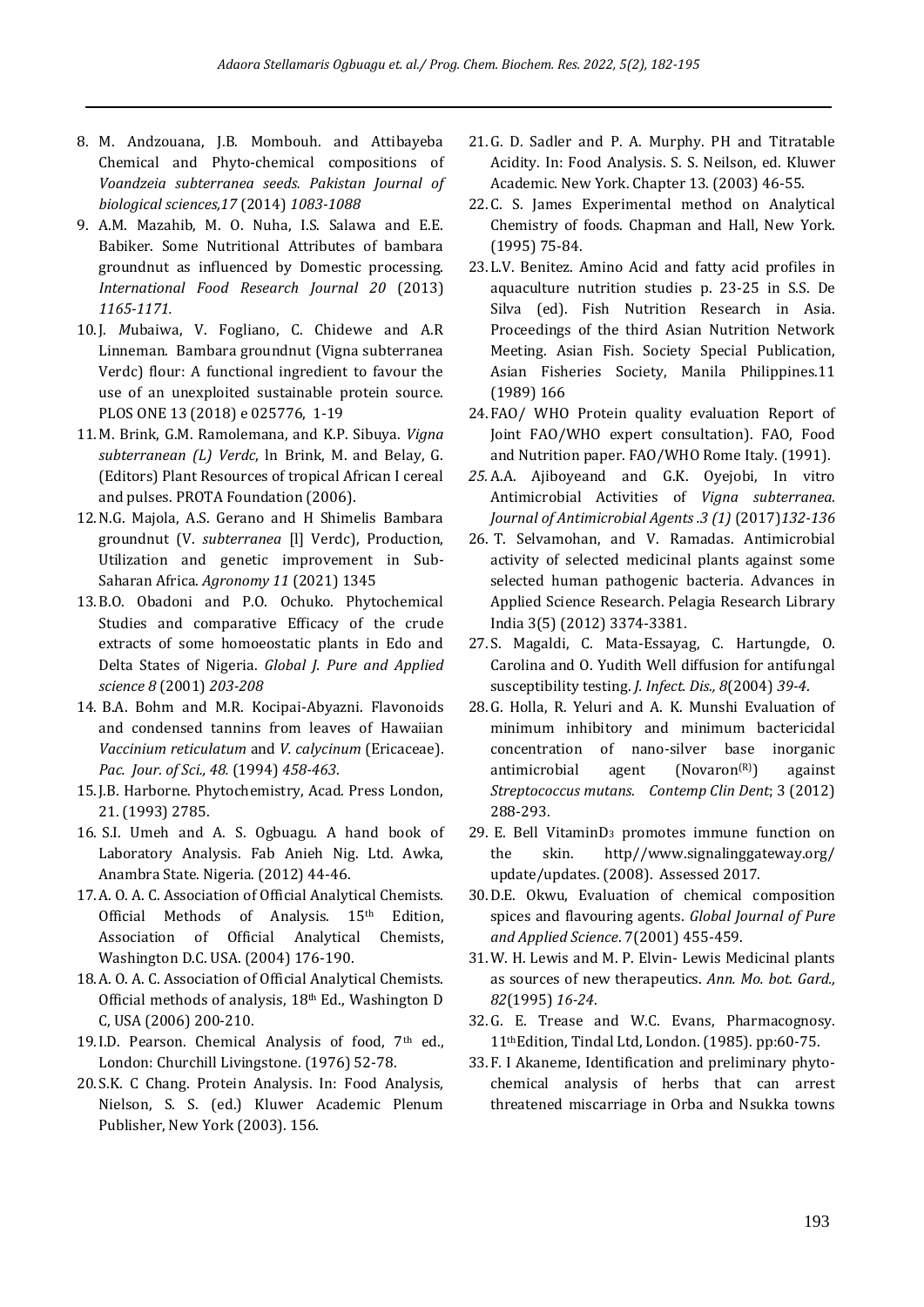of Enugu state*, African Journal of biotechnology.,*7 (1) (2008) 006-011

- *34.* T. P. Cushine, and A. J. Lamb, Anti-microbial Activity of flavonoids: *Int. J. Antimicro. Agents. 26(5)* (2005) *343-356.*
- 35.D.E. Okwu, Phytochemicals and vitamin content of indigenous species of South Eastern Nigeria. *Nigeria.J. Sustain.Agric. Environ.6(1)* (2004) *30-37*.
- 36.P. Tiwari, B. Kumar M. Kaur, O. Kaur, and H. Kau, *Phytochemical Screening and extraction. A review, Int. Pharm. Sci.1(1)* (2011)*98-106.*
- *37.* K.E Ayeni, and S.A. Yahaya, Phytochemical screening of three medicinal plants neem leaf (*Azardirachta indica*), hibiscus leaf (*Hibiscus rosasinensis)* and spear grass leaf (*Imperata cylindrical*). *Cont. Jour. of Pharm. Sci.4* (2010) *47- 50.*
- *38.* , S. Ghosal B.N. Klishna –Prasad, and V. Laskimi Nutritional Composition of *Sonchus spp (S. asperl., S. oleraceus. L., S. terries L.). Journal of Food Science. Agric.76* (1996) *628-632*
- 39. , L.M. Antherden, Text books of pharmaceutical chem. 8thEdn Oxford University Press London, (1969) 813-814.
- *40.* J.W Fahey, *Moringa oleifera* A Review of the medical evidence for its nutritional therapeutical and prophylactic properties, *Trees Life Journal 15 (1)*  (2005) *1-15.*
- *41.* O.K Ndukwe, and A. Ikpeama, Comparative Evaluation of the phytochemical and proximate constituents of Oha (*Pterocarpus soyansil*) and Nturukpa (*Pterocarpus santalinoides*) leaves. *Int. Journ. of Academic Research in progressive Edu. and Dev. 2* (2013) *22-31*
- *42.* R. O. Akinyeye, A. Oluwadunsi, and A. Omoyeni, Proximate, mineral, anti-nutrients, Phyto-chemical screening and amino acid compositions of the leaves of *Pterocarpus mildbraedi Harm. J. Environ. Agric Food chem.,9* (2010) *1322-1333*
- *43.* B. Bhagya, K. R. Sridhar, S. Seena, and B. Bhat, Nutritional qualities of ripened beans of Mangrove wild legume *Canavalia cathatica Thouars. J. Agric Techn. 3* (2007) *255-274*
- *44.* I.F. Fadahunsi, and A.I. Sani, Chemical and biochemical bambara nut *(Voandzeia subterranea (L) Thouars) during fermentation to Tempeh. Elect. J. environ. Agric. Food chem., 9* (2010) *275-283.*
- *45.* A.A. Yagoub, and A.A. Abdalla *Effect of domestic processing methods on chemical, in vitro digestibility*

*of protein and starch and functional properties of bambara groundnut (Voandezeia substerranea) seed Research journal of Agriculture and Biological science 3* (2007) *24-34*

- 46.R. Hall, Kale, *Brassica oleraceae* (Acephala Group). US database for Standard reference, Release for standard reference, Release 12 March, 1998 Nutrition guide. [http://www.nurition.about.com.](http://www.nurition.about.com/)
- *47.* J.O. Ogunyi, M. Wirth, and D. I. Osuigwe *Nutrient composition of some tropical legumes capable of substituting fish meal in fish diets. J. Agric.Rural Dev.Trop. Subtropics, 104* (2003) *143-149.*
- *48.* P.O Ebun-Oluwa,. and A. S. Alade Nutritional Potential of Berlandier Nettle spurge (*Jatropha cathatica*) seed. *Pakistan Journal of Nutrition. 6*(2007) *345-348.*
- 49.F.N.D Food and Nutrition Board Institute of medicines, National Academy of Sciences. Dietary reference intake for energy, carbohydrate, fiber, fat, fatty acids, cholesterol, protein and amino acid (micro nutrients) (2002). [www.nap.edu](http://www.nap.edu/)
- 50.P.C. Ojimelukwe, Cooking characteristics of four cultivars of bambara groundnuts seeds and starch isolate. *J. Food Biochem. 23*(1999) *109-117.*
- *51.* B.S Anita, E.J. Akpan, P.A. Okon, and I.U. Umolen, Nutritive and anti-nutritive evaluation of sweet potatoes *(Ipomoea batatas) leaves, Pak. J. Nutri., 5* (2006) *166-168*
- 52.H. Ishida, H. Suzuno, N. Sugiyama, S. Innami, and T. Todokora. National evaluation of chemical component of leaves stalks and stem of sweet potatoes. *Ipomea batata poir.* Food Chemistry. 68 (2000)359-367.
- 53.J.C. Okaka, N.T.A. Enoch, and N.C.A. Okaka, Food and Human Nutrition. O.J.C. Academic Publishers, Enugu, Nigeria (2006)135-153.
- 54.E.I. Adeyeye, and P.A. Aye, Proximate composition and Phytochemical constituents of selected plants. *Pakistan Journal of nutrition*, 4 (2005) 187-196.
- 55.N.D. Ibrahim, E.M. Abdurahman and G. Ibrahim, Elemental Analysis of the leaves *of Veronia amygdaleina* and its biological evaluation in rats. *Nigerian Journal of Natural Products Medicine. 5* (2001) *13- 16*.
- *56.* F. Adeleye and M.K.O. Otokiki Proximate composition and some Nutritionally Valuable Minerals of two varieties of *Capsicum annu. Discovery innovations. 11(1999) 75-81.*